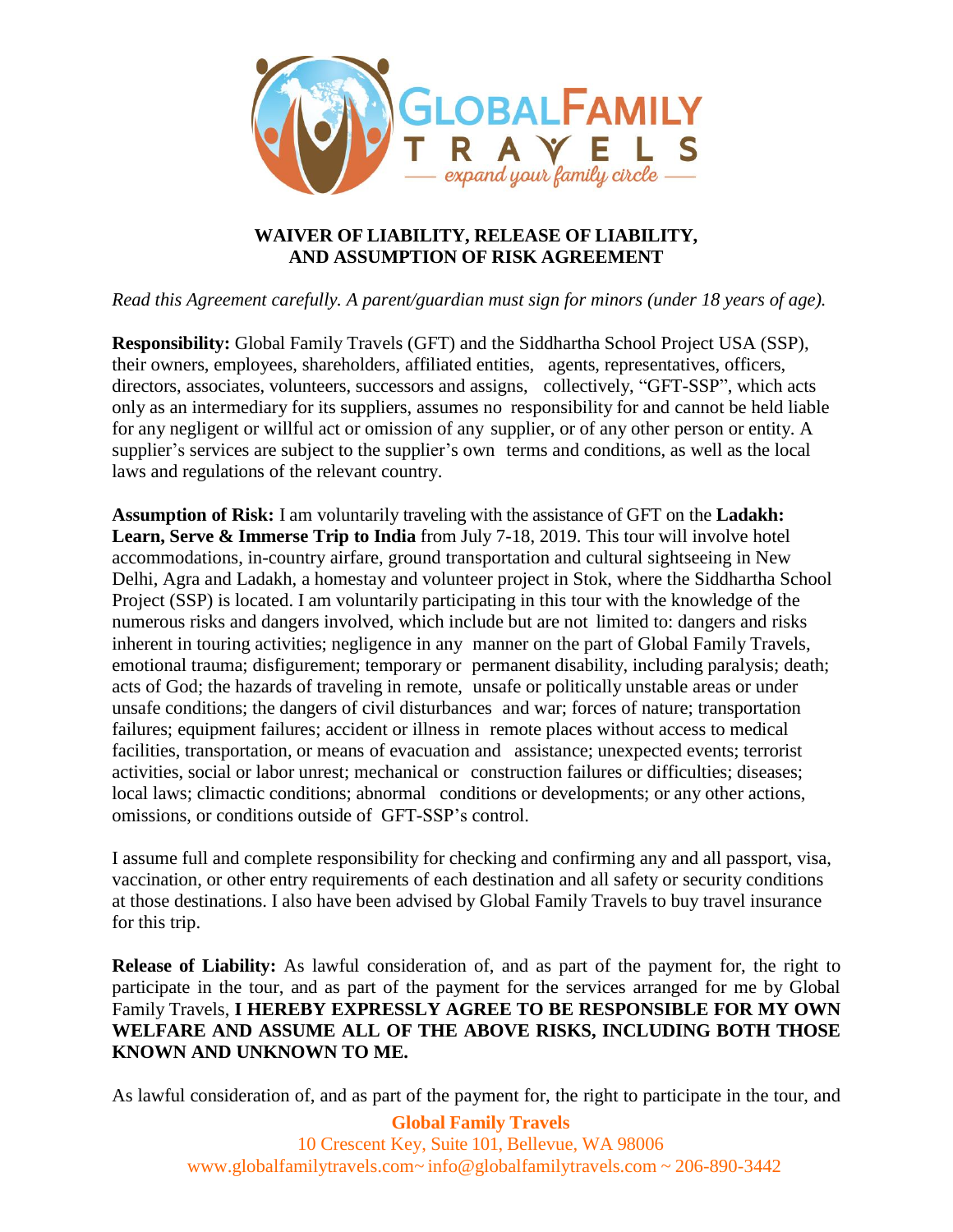as part of the payment for the services arranged for me by Global Family Travels, **I HEREBY EXPRESSLY AGREE TO RELEASE, DISCHARGE AND HOLD HARMLESS FOREVER** Global Family Travels, their owners, employees, shareholders, affiliated entities, employees, agents, representatives, officers, directors, associates, volunteers, successors and assigns from and against any liability, actions, causes of actions, debts, suits, claims and demands of any and every kind and nature whatsoever which I now have or which may hereafter arise out of or in connection with my tour or participation in the activities arranged for me by G F T -  $S$   $S$   $P$ .

**I AGREE THAT THE TERMS OF THIS AGREEMENT SHALL SERVE AS A COMPLETE RELEASE AND EXPRESS ASSUMPTION OF RISK** for myself, all members of my family and all minors traveling with me, my and their heirs, successors, assigns, and legal representatives. It is my intention to fully assume all risks associated with this tour and to release Global Family Travels and SSP from any and all liability to the maximum extent permitted by law.

**Indemnification:** I further agree to "indemnify" (meaning to defend and to pay or reimburse) Global Family Travels and SSP against any claim by any person, including minors, arising in whole or in part from an injury or other loss suffered or caused by me in connection with the expedition or my participation in the tour activities.

**Applicable Law and Choice of Forum:** Any dispute arising out of this agreement, including all tort claims – whether such dispute arises in contract or in tort or otherwise – shall be resolved exclusively by the state and federal courts located in Seattle, Washington. The laws of the State of Washington State*,* USA, govern this agreement.

**Knowing and Voluntary Execution**: **I have carefully read and understand the provisions and legal consequences of this agreement, and I hereby agree to all of its conditions.** I agree that if any portion of this agreement is found to be void or unenforceable, the remaining portions shall remain in full force and effect.

I understand that in calculating the cost of the tour, Global Family Travels has relied on my consent to these terms and their enforceability. Without this agreement, the tour cost would have been higher or, alternatively, Global Family Travels would not be able to offer these services.

I agree that execution of a facsimile counterpart or electronic transmission of this agreement shall be deemed execution of the original agreement. I agree that facsimile or electronic transmission of an executed copy of this agreement shall constitute acceptance of this agreement.

Signature (18 years of age or older) Date

Print Name